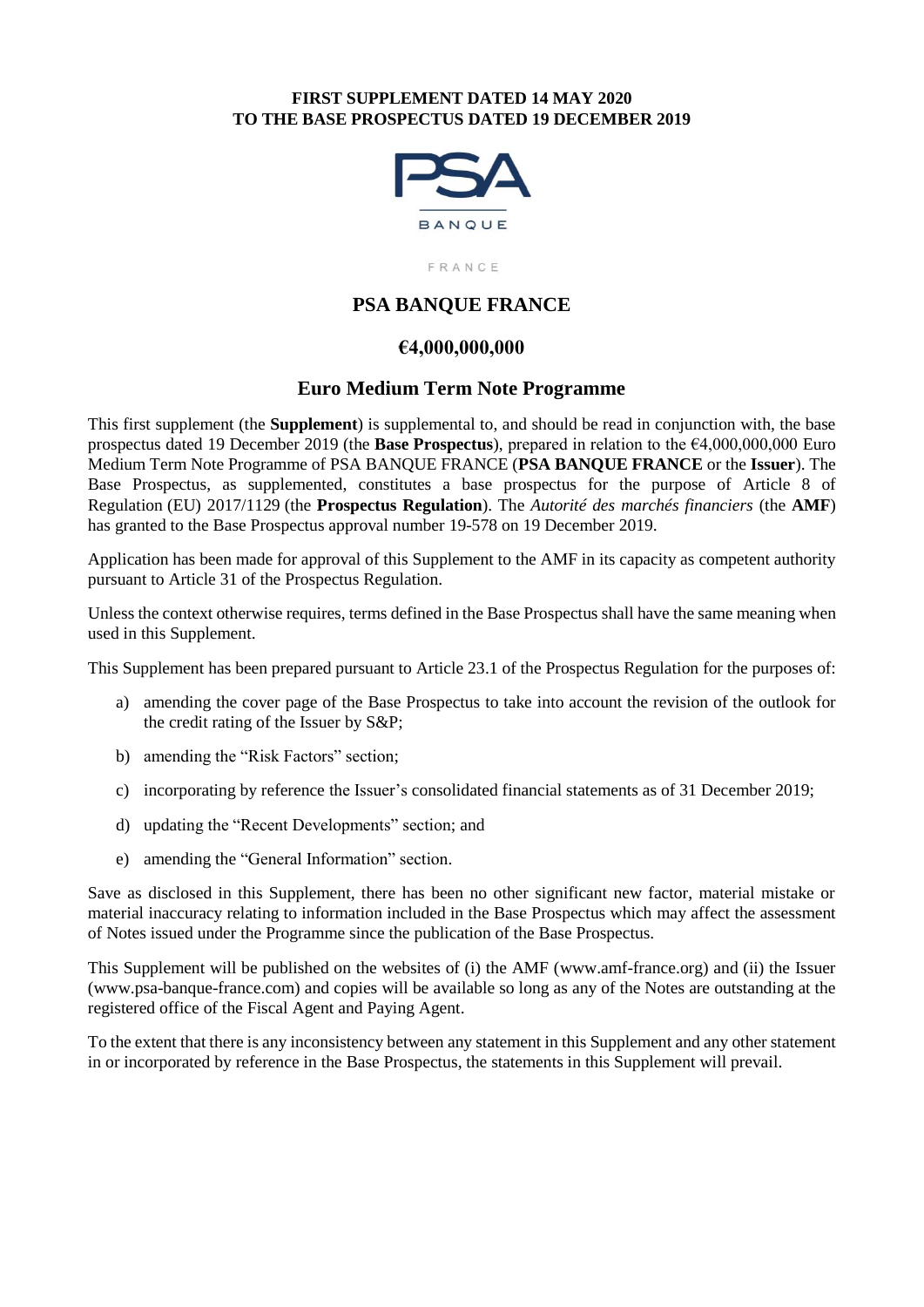#### **1. AMENDMENTS TO THE BASE PROSPECTUS**

## **1.1. COVER PAGE OF THE BASE PROSPECTUS**

The fourth paragraph of page 2 of the cover page of the Base Prospectus is hereby deleted and replaced with the following:

"The Issuer has been rated A3 (stable outlook) by Moody's Investors Service Ltd (**Moody's**) as at 29 May 2019 and BBB+ (negative outlook) by S&P Global Ratings (**S&P**) as at 15 April 2020. The Programme has been rated A3 by Moody's and BBB+ by S&P in respect of Senior Preferred Notes only. Moody's and S&P are established in the European Union and are registered under the Regulation (EC) No. 1060/2009 (as amended) (the **CRA Regulation**). Notes (including Senior Non Preferred Notes) issued under the Programme may be unrated or rated by any one or more of the rating agencies referred to above. Where a Tranche of Notes is rated, such rating will be disclosed in the Final Terms and will not necessarily be the same as the rating assigned to the Programme by the relevant rating agency. A security rating is not a recommendation to buy, sell or hold securities and may be subject to suspension, reduction or withdrawal at any time by the assigning rating agency."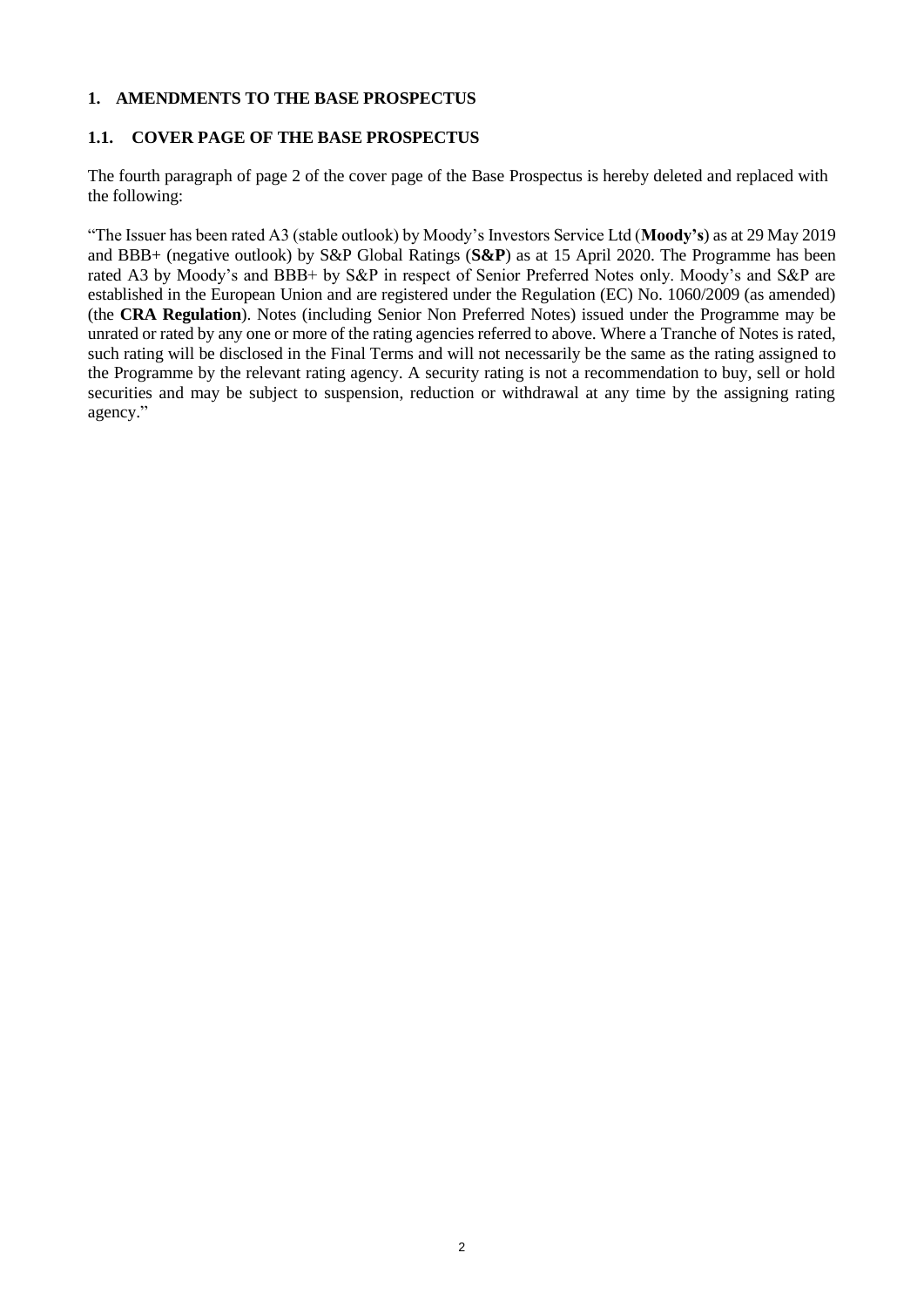# **1.2. RISK FACTORS**

The "RISK FACTORS RELATING TO THE ISSUER" paragraph is deleted in its entirety and replaced with the following:

"The risk factors relating to the Issuer are set out in particular on pages 20 to 83 of the English translation of the 2019 Annual Report which was filed with the AMF on 7 May 2020, and are assessed in accordance with the three levels of severity: low, medium or high.

| Risks related to the environment in which the PSA Banque France Group<br>operates that could affect the development of its business | <b>Severity level</b> |
|-------------------------------------------------------------------------------------------------------------------------------------|-----------------------|
| Risk associated with the PSA Group's business activities                                                                            | High                  |
| Risk associated with the competitive environment                                                                                    | Medium                |
| Legal, regulatory and tax risks                                                                                                     | Medium                |

| <b>Credit and counterparty risks</b> |                                | <b>Severity level</b> |  |
|--------------------------------------|--------------------------------|-----------------------|--|
|                                      | Credit and concentration risks | Medium                |  |
|                                      | Counterparty risk              | Low                   |  |

| <b>Financial risks</b> |                                       | <b>Severity level</b> |  |
|------------------------|---------------------------------------|-----------------------|--|
| -6.                    | Liquidity and funding risk            | Medium                |  |
|                        | Risk associated with the funding cost | Medium                |  |
|                        | Interest rate risk                    | Low                   |  |

|     | Operational and non-compliance risks                                                                 | <b>Severity level</b> |
|-----|------------------------------------------------------------------------------------------------------|-----------------------|
| 9.  | Risk associated with information systems, cyber security, data<br>protection and business continuity | Medium                |
| 10. | Fraud risk                                                                                           | Medium                |
| 11. | Non-compliance risk                                                                                  | Medium                |
| 12. | Reputation and image risk                                                                            | Low                   |

Such pages are incorporated by reference into this Base Prospectus, as set out in the section "Documents Incorporated by Reference" of this Base Prospectus"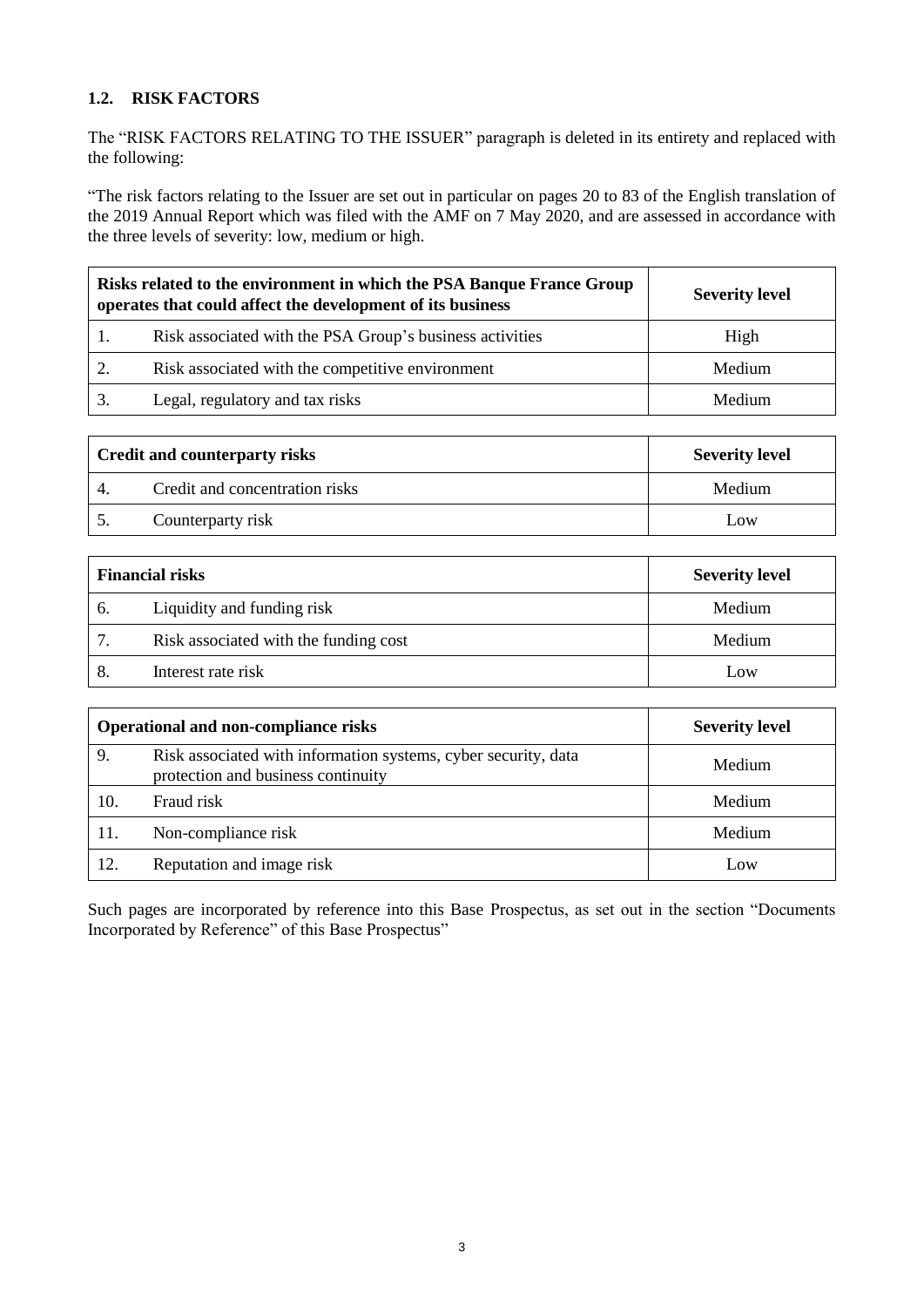## **1.3. DOCUMENTS INCORPORATED BY REFERENCE**

The Issuer has published an English translation of its 2019 Annual Report.

The "DOCUMENTS INCORPORATED BY REFERENCE" section of the Base Prospectus is deleted in its entirety and replaced with the following:

<span id="page-3-0"></span>The following information shall be incorporated by reference in, and form part of, this Base Prospectus:

- (a) the sections referred to in the table below included in the English translation of the 2019 *Rapport Annuel* of PSA BANQUE FRANCE (the **2019 Annual Report**), which has previously been published and was filed with the AMF on 7 May 2020 [\(https://www.psa-banque](https://www.psa-banque-france.com/sites/psabf/files/2020-05/2019%20Annual%20report.pdf)[france.com/sites/psabf/files/2020-05/2019](https://www.psa-banque-france.com/sites/psabf/files/2020-05/2019%20Annual%20report.pdf) Annual report.pdf);
- (b) the sections referred to in the table below included in the English translation of the 2018 *Rapport Annuel* of PSA BANQUE FRANCE (the **2018 Annual Report**), which has previously been published and was filed with the AMF on  $1<sup>st</sup>$  April 2019 [\(https://www.psa-banque](https://www.psa-banque-france.com/sites/psabf/files/2019-04/2018%20Annual%20report.pdf)[france.com/sites/psabf/files/2019-04/2018 Annual report.pdf\)](https://www.psa-banque-france.com/sites/psabf/files/2019-04/2018%20Annual%20report.pdf);
- (c) the terms and conditions of the Notes at pages 35 to 63 of the Base Prospectus dated 3 August 2018 (the **2018 Terms and Conditions**) [\(https://www.psa-banque-france.com/sites/psabf/files/2018-](https://www.psa-banque-france.com/sites/psabf/files/2018-10/2018%20PSA%20Banque%20France%20Base%20Prospectus.pdf) [10/2018 PSA Banque France Base Prospectus.pdf\)](https://www.psa-banque-france.com/sites/psabf/files/2018-10/2018%20PSA%20Banque%20France%20Base%20Prospectus.pdf);
- (d) the terms and conditions of the Notes at pages 42 to 64 of the Base Prospectus dated 10 July 2017 (the **2017 Terms and Conditions**) [\(https://www.psa-banque-france.com/sites/psabf/files/2018-07/Details](https://www.psa-banque-france.com/sites/psabf/files/2018-07/Details%20of%20the%20program%202017.pdf)  [of the program 2017.pdf\)](https://www.psa-banque-france.com/sites/psabf/files/2018-07/Details%20of%20the%20program%202017.pdf); and
- (e) the terms and conditions of the Notes at pages 37 to 60 of the Base Prospectus dated 29 June 2016 (the **2016 Terms and Conditions**) [\(https://www.psa-banque-france.com/sites/psabf/files/2018-07/Details](https://www.psa-banque-france.com/sites/psabf/files/2018-07/Details%20of%20the%20program%202016.pdf)  [of the program 2016.pdf\)](https://www.psa-banque-france.com/sites/psabf/files/2018-07/Details%20of%20the%20program%202016.pdf).

The documents incorporated by reference listed at [\(a\)](#page-3-0) to (e) above are available on the Issuer's website and those documents only and no other information or documents of such website nor the website itself are incorporated by reference herein: https://www.psa-banque-france.com/en/financial-information/financialdocumentation.

For the avoidance of doubt, (i) non-incorporated parts of the documents listed above and (ii) documents incorporated by reference into the documents listed above are not incorporated by reference pursuant to Article 19.1 of the Prospectus Regulation as they are either not relevant for the investor or are covered elsewhere in the Base Prospectus.

The Issuer will, in the event of any significant new factor, material mistake or material inaccuracy relating to information included in this Base Prospectus which may affect the assessment of any Notes, prepare a supplement to this Base Prospectus or publish a new Base Prospectus for use in connection with any subsequent issue of Notes.

Following the publication of this Base Prospectus a supplement may be prepared by the Issuer and approved by the AMF in accordance with Article 23 of the Prospectus Regulation. Statements contained in any such supplement (or contained in any document incorporated by reference therein) shall, to the extent applicable, be deemed to modify or supersede statements contained in this Base Prospectus or in a document which is incorporated by reference in this Base Prospectus. Any statement so modified or superseded shall not, except as so modified or superseded, constitute a part of this Base Prospectus.

The Base Prospectus (together with any Final Terms relating to Notes admitted to trading on a Regulated Market) has been published on the AMF's website at www.amf-france.org.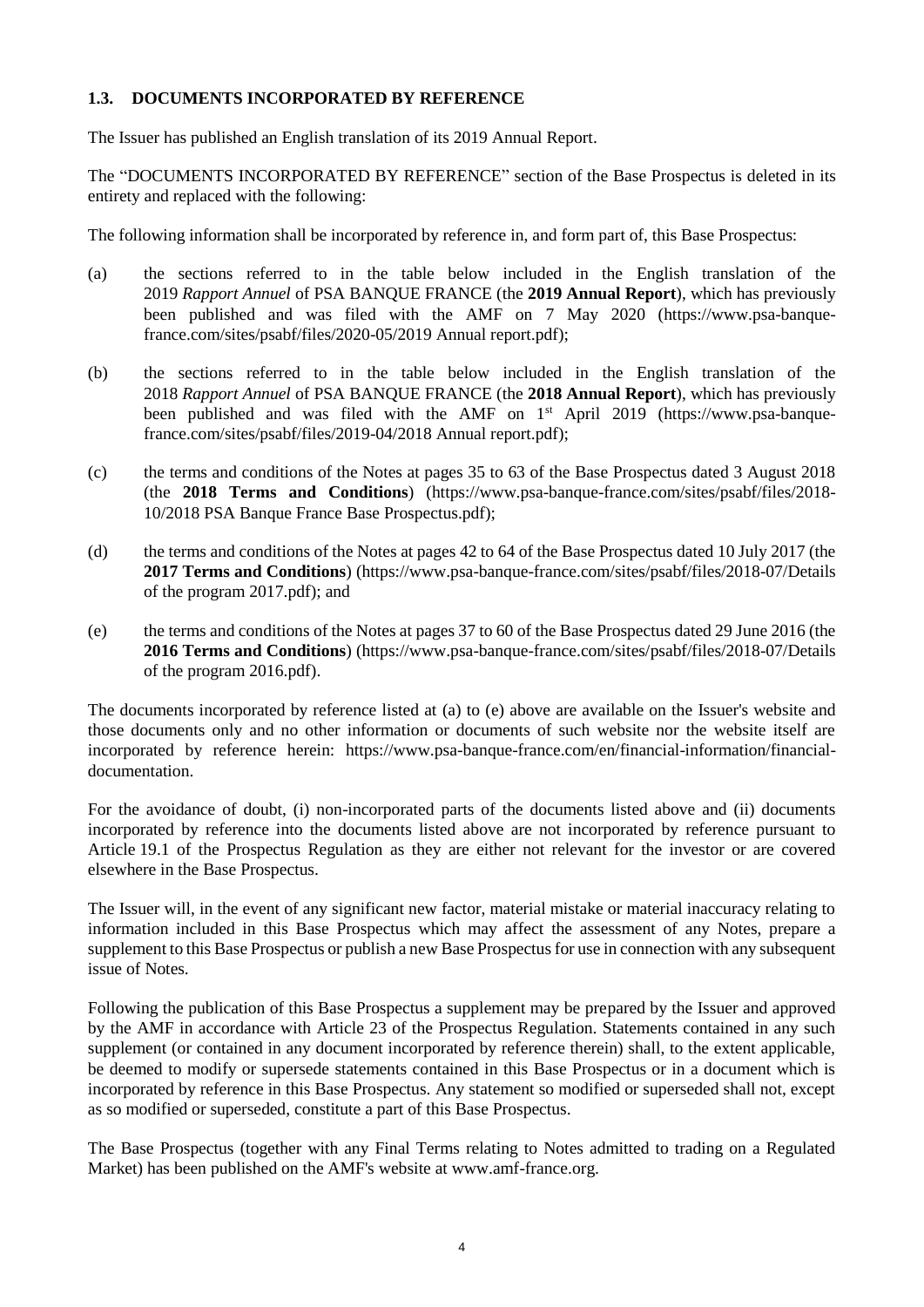The cross-reference tables below set out the relevant page references for the information incorporated herein by reference:

| Annex VII of Commission Delegated Regulation (EU) 2019/980 -<br>Registration document for wholesale non-equity securities |                                                                                                                                                                                                                                                                                                                                                                                                                                                                                        | 2019 Annual<br><b>Report</b>                                                                                 | 2018 Annual<br><b>Report</b> |
|---------------------------------------------------------------------------------------------------------------------------|----------------------------------------------------------------------------------------------------------------------------------------------------------------------------------------------------------------------------------------------------------------------------------------------------------------------------------------------------------------------------------------------------------------------------------------------------------------------------------------|--------------------------------------------------------------------------------------------------------------|------------------------------|
| 3                                                                                                                         | <b>RISK FACTORS</b>                                                                                                                                                                                                                                                                                                                                                                                                                                                                    |                                                                                                              |                              |
| 3.1                                                                                                                       | A description of the material risks that are specific to the Issuer and that<br>may affect the Issuer's ability to fulfil its obligations under the securities,<br>in a limited number of categories, in a section headed "Risk Factors".                                                                                                                                                                                                                                              | pages 20-83                                                                                                  |                              |
|                                                                                                                           | In each category the most material risks, in the assessment of the Issuer,<br>offeror or person asking for admission to trading on a regulated market,<br>taking into account the negative impact on the Issuer and the probability<br>of their occurrence, shall be set out first. The risk factors shall be<br>corroborated by the content of the registration document.                                                                                                             |                                                                                                              |                              |
| $\overline{\mathbf{4}}$                                                                                                   | <b>INFORMATION ABOUT THE ISSUER</b>                                                                                                                                                                                                                                                                                                                                                                                                                                                    |                                                                                                              |                              |
| 4.1                                                                                                                       | <b>History and development of the Issuer</b>                                                                                                                                                                                                                                                                                                                                                                                                                                           |                                                                                                              |                              |
| 4.1.4                                                                                                                     | The domicile and legal form of the Issuer, the legislation under which<br>the Issuer operates, its country of incorporation, the address and<br>telephone number of its registered office (or principal place of business<br>if different from its registered office) and website of the Issuer, if any,<br>with a disclaimer that the information on the website does not form part<br>of the prospectus unless that information is incorporated by reference<br>into the prospectus. | page 84                                                                                                      |                              |
| 4.1.5                                                                                                                     | Any recent events particular to the Issuer and which are to a material<br>extent relevant to the evaluation of the Issuer's solvency.                                                                                                                                                                                                                                                                                                                                                  | pages 11-19                                                                                                  |                              |
| 5                                                                                                                         | <b>BUSINESS OVERVIEW</b>                                                                                                                                                                                                                                                                                                                                                                                                                                                               |                                                                                                              |                              |
| 5.1.                                                                                                                      | <b>Principal Activities</b>                                                                                                                                                                                                                                                                                                                                                                                                                                                            |                                                                                                              |                              |
| 5.1.1                                                                                                                     | A brief description of the Issuer's principal activities stating the main<br>categories of products sold and/or services performed.                                                                                                                                                                                                                                                                                                                                                    | pages 4-10                                                                                                   |                              |
| 6                                                                                                                         | ORGANISATIONAL STRUCTURE                                                                                                                                                                                                                                                                                                                                                                                                                                                               |                                                                                                              |                              |
| 6.1                                                                                                                       | If the Issuer is part of a group, a brief description of the group and of the<br>Issuer's position within the group. This may be in the form of, or<br>accompanied by, a diagram of the organisational structure if this helps<br>to clarify the structure.                                                                                                                                                                                                                            | page 5                                                                                                       |                              |
| 6.2                                                                                                                       | If the Issuer is dependent upon other entities within the group, this must<br>be clearly stated together with an explanation of this dependence.                                                                                                                                                                                                                                                                                                                                       | page 5                                                                                                       |                              |
| 9                                                                                                                         | ADMINISTRATIVE, MANAGEMENT, AND SUPERVISORY BODIES                                                                                                                                                                                                                                                                                                                                                                                                                                     |                                                                                                              |                              |
| 9.1                                                                                                                       | Names, business addresses and functions within the Issuer of the<br>following persons, and an indication of the principal activities<br>performed by them outside the Issuer where these are significant with<br>respect to that Issuer:<br>(a) members of the administrative, management or supervisory bodies;                                                                                                                                                                       | pages 85-87<br>(See also the<br>"Description of<br>the Issuer"<br>section of this<br><b>Base Prospectus)</b> |                              |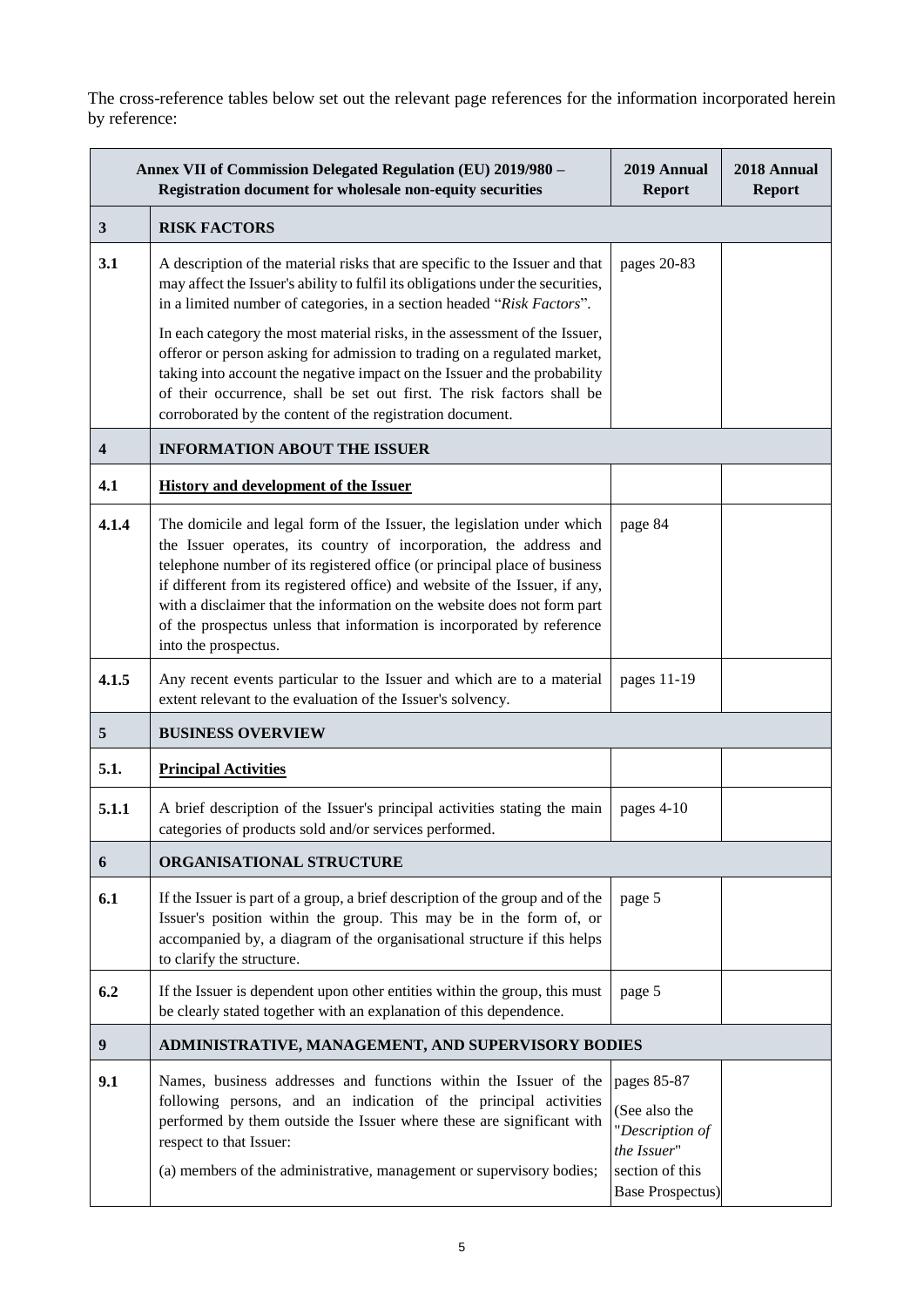|        | Annex VII of Commission Delegated Regulation (EU) 2019/980 -<br>Registration document for wholesale non-equity securities                                                                                                                                                         | 2019 Annual<br><b>Report</b> | 2018 Annual<br><b>Report</b> |
|--------|-----------------------------------------------------------------------------------------------------------------------------------------------------------------------------------------------------------------------------------------------------------------------------------|------------------------------|------------------------------|
| 9.2    | Administrative, management and supervisory bodies conflicts of<br>interests                                                                                                                                                                                                       | pages 85-87                  |                              |
|        | Potential conflicts of interests between any duties to the Issuer of the<br>persons referred to in item 9.1 and their private interests and or other<br>duties must be clearly stated. In the event that there are no such conflicts,<br>a statement to that effect must be made. |                              |                              |
| 11     | FINANCIAL INFORMATION CONCERNING THE ISSUER'S ASSETS AND LIABILITIES,<br>FINANCIAL POSITION AND PROFITS AND LOSSES                                                                                                                                                                |                              |                              |
| 11.1   | <b>Historical Financial Information</b>                                                                                                                                                                                                                                           |                              |                              |
| 11.1.1 | Historical financial information covering the latest two financial years<br>(at least 24 months) or such shorter period as the Issuer has been in<br>operation and the audit report in respect of each year.                                                                      | pages 105-152                | pages 47-99                  |
| 11.1.3 | Accounting standards                                                                                                                                                                                                                                                              | pages 113-118                | pages 55-61                  |
|        | The financial information must be prepared according to International<br>Financial Reporting Standards as endorsed in the Union based on<br>Regulation (EC) No 1606/2002.                                                                                                         |                              |                              |
| 11.1.4 | Where the audited financial information is prepared according to<br>national accounting standards, the financial information must include at<br>least the following:                                                                                                              |                              |                              |
|        | (a) the balance sheet;                                                                                                                                                                                                                                                            | page 106                     | page 48                      |
|        | (b) the income statement;                                                                                                                                                                                                                                                         | page 107                     | page 49                      |
|        | (c) the accounting policies and explanatory notes.                                                                                                                                                                                                                                | pages 111-149                | pages 52-95                  |
| 11.1.5 | Consolidated financial statements                                                                                                                                                                                                                                                 | pages 105-149                | pages 47-95                  |
|        | If the Issuer prepares both stand-alone and consolidated financial<br>statements, include at least the consolidated financial statements in the<br>registration document.                                                                                                         |                              |                              |
| 11.1.6 | Age of financial information                                                                                                                                                                                                                                                      | pages 105-149                | pages 47-95                  |
|        | The balance sheet date of the last year of audited financial information<br>may not be older than 18 months from the date of the registration<br>document.                                                                                                                        |                              |                              |
| 11.2   | <b>Auditing of historical financial information</b>                                                                                                                                                                                                                               |                              |                              |
| 11.2.1 | The historical financial information must be independently audited. The<br>audit report shall be prepared in accordance with the Directive<br>2014/56/EU and Regulation (EU) No 537/2014.                                                                                         | pages 150-152                | pages 96-99                  |
| 11.2.2 | Indication of other information in the registration document which has<br>been audited by the auditors.                                                                                                                                                                           | N/A                          | N/A                          |
| 11.2.3 | Where financial information in the registration document is not<br>extracted from the Issuer's audited financial statements state the source<br>of the data and state that the data is not audited.                                                                               | N/A                          | N/A                          |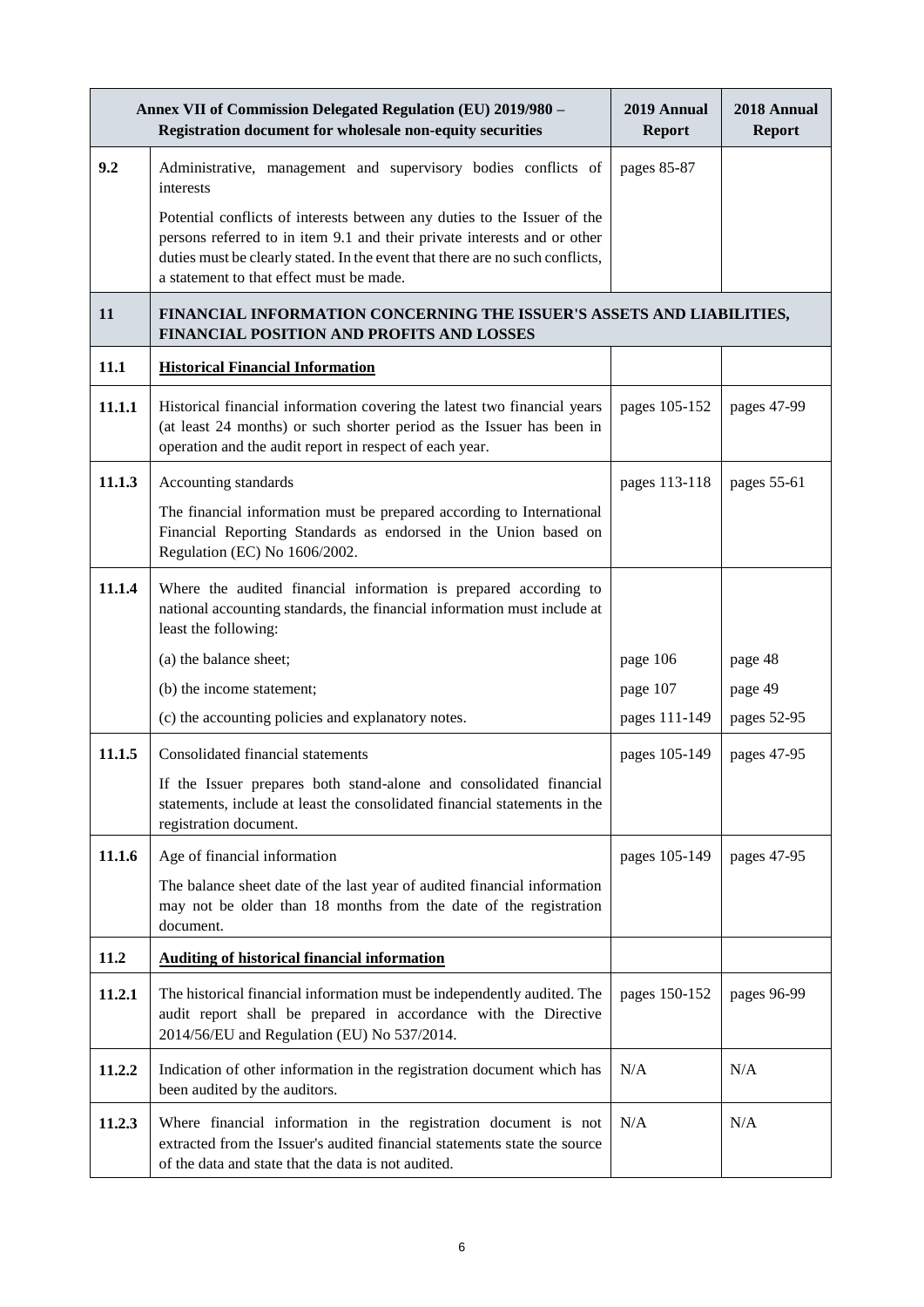|      | Annex VII of Commission Delegated Regulation (EU) 2019/980 -<br><b>Registration document for wholesale non-equity securities</b>                                                                                                                                                                                                                                                                                                                                   |         | 2018 Annual<br><b>Report</b> |
|------|--------------------------------------------------------------------------------------------------------------------------------------------------------------------------------------------------------------------------------------------------------------------------------------------------------------------------------------------------------------------------------------------------------------------------------------------------------------------|---------|------------------------------|
| 11.3 | Legal and arbitration proceedings<br>Information on any governmental, legal or arbitration proceedings<br>(including any such proceedings which are pending or threatened of<br>which the Issuer is aware), during a period covering, at least the previous<br>12 months which may have, or have had in the recent past, significant<br>effects on the Issuer and/or group's financial position or profitability, or<br>provide an appropriate negative statement. | page 10 |                              |
| 12   | <b>MATERIAL CONTRACTS</b>                                                                                                                                                                                                                                                                                                                                                                                                                                          |         |                              |
| 12.1 | A brief summary of all material contracts that are not entered into in the<br>ordinary course of the Issuer's business, which could result in any group<br>member being under an obligation or entitlement that is material to the<br>Issuer's ability to meet its obligations to security holders in respect of<br>the securities being issued.                                                                                                                   | N/A     |                              |

| <b>Previous Terms and Conditions of the Notes</b> |                                                           |  |
|---------------------------------------------------|-----------------------------------------------------------|--|
| 2018 Terms and Conditions                         | pages 35 to 63 of the Base Prospectus dated 3 August 2018 |  |
| 2017 Terms and Conditions                         | pages 42 to 64 of the Base Prospectus dated 10 July 2017  |  |
| 2016 Terms and Conditions                         | pages 37 to 60 of the Base Prospectus dated 29 June 2016  |  |

If documents which are incorporated by reference themselves incorporate any information or other documents therein, either expressly or implicitly, such information or other documents will not form part of this Base Prospectus for the purposes of the Prospectus Regulation except where such information or other documents are specifically incorporated by reference in this Base Prospectus.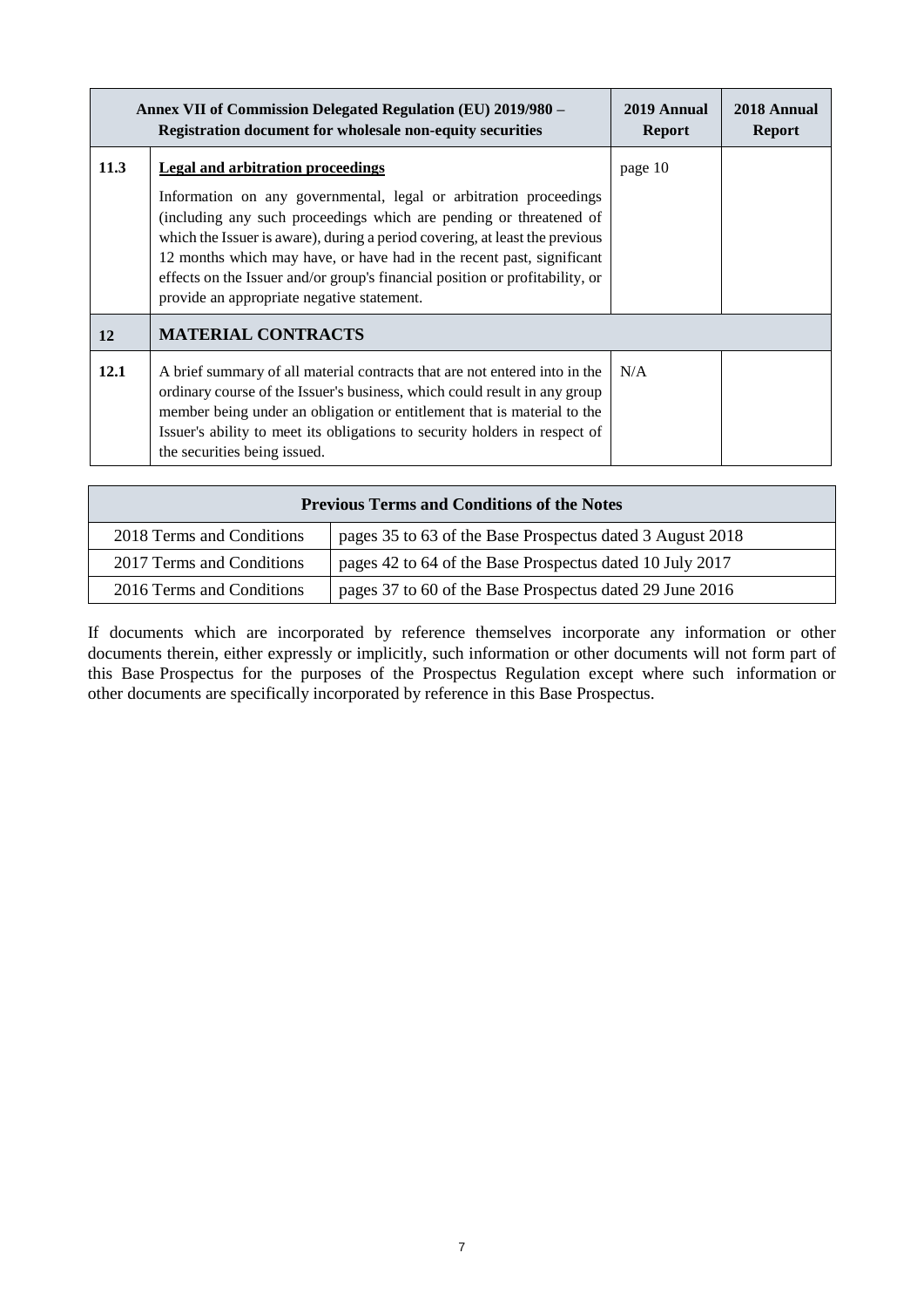## **1.4. RECENT DEVELOPMENTS**

The "RECENT DEVELOPMENTS" section appearing on page 107 of the Base Prospectus is deleted and replaced as follows:

"For recent developments relating to the Issuer, please refer to pages 4 to 19 of the English translation of the 2019 Annual Report, which was filed with the AMF on 7 May 2020, and which is incorporated by reference in this Base Prospectus, as set out in the section "Documents Incorporated by Reference" of this Base Prospectus."

In addition, the "RECENT DEVELOPMENTS" section is supplemented by the following press releases published by the Issuer on its website on 15 April 2020 and 27 April 2020, respectively:

"15 April 2020

## **PSA Banque France's credit outlook revised to negative at S&P Global Ratings**

S&P Global Ratings has revised the outlook for PSA Banque France's credit rating to negative from stable and affirmed the 'BBB+/A-2' ratings.

Investors are invited to directly visit the agency's corporate website for the current rating."

"27 April 2020

#### **COVID-19: PSA Banque France takes protective measures for everyone**

The PSA Banque France Group has given itself the following three priorities in the context of the management of the health crisis linked to Covid-19:

- **-** the protection of its employees;
- **-** customer support;
- **-** maintaining its activity over time.

In this context, the PSA Banque France Group with its subsidiary CREDIPAR has set up a crisis unit to take concrete measures in each of these areas.

Regarding the protection of its employees, the group strictly applies all the measures suggested by the World Health Organization (WHO) and the French authorities while ensuring the continuity of its activity, in particular by implementing the following measures:

- generalization of remote work with immediate effect by establishing systematic teleworking as soon as possible;
- implementation of a reinforced security protocol against health risk;
- identification of areas of activity under stress in order to strengthen the resources made available to employees and to guarantee effective reinforcement to ensure their activity;
- implementation of collaborative digital and IT tools (data and information sharing network) to enable business to continue.

In addition, the PSA Banque France Group remains close to its individual and professional customers by providing them with personalized solutions.

A crisis unit monitors the situation on a daily basis as well as the measures implemented. The duration of the crisis remains uncertain to date, and the permanent evolution of the situation does not allow us to assess its long-term consequences for the moment. However, with the various measures taken to continue its essential activities, help its customers and protect its employees, the PSA Banque France Group is setting itself up to limit the impact of this crisis and support the activities of the PSA Group as soon as they resume."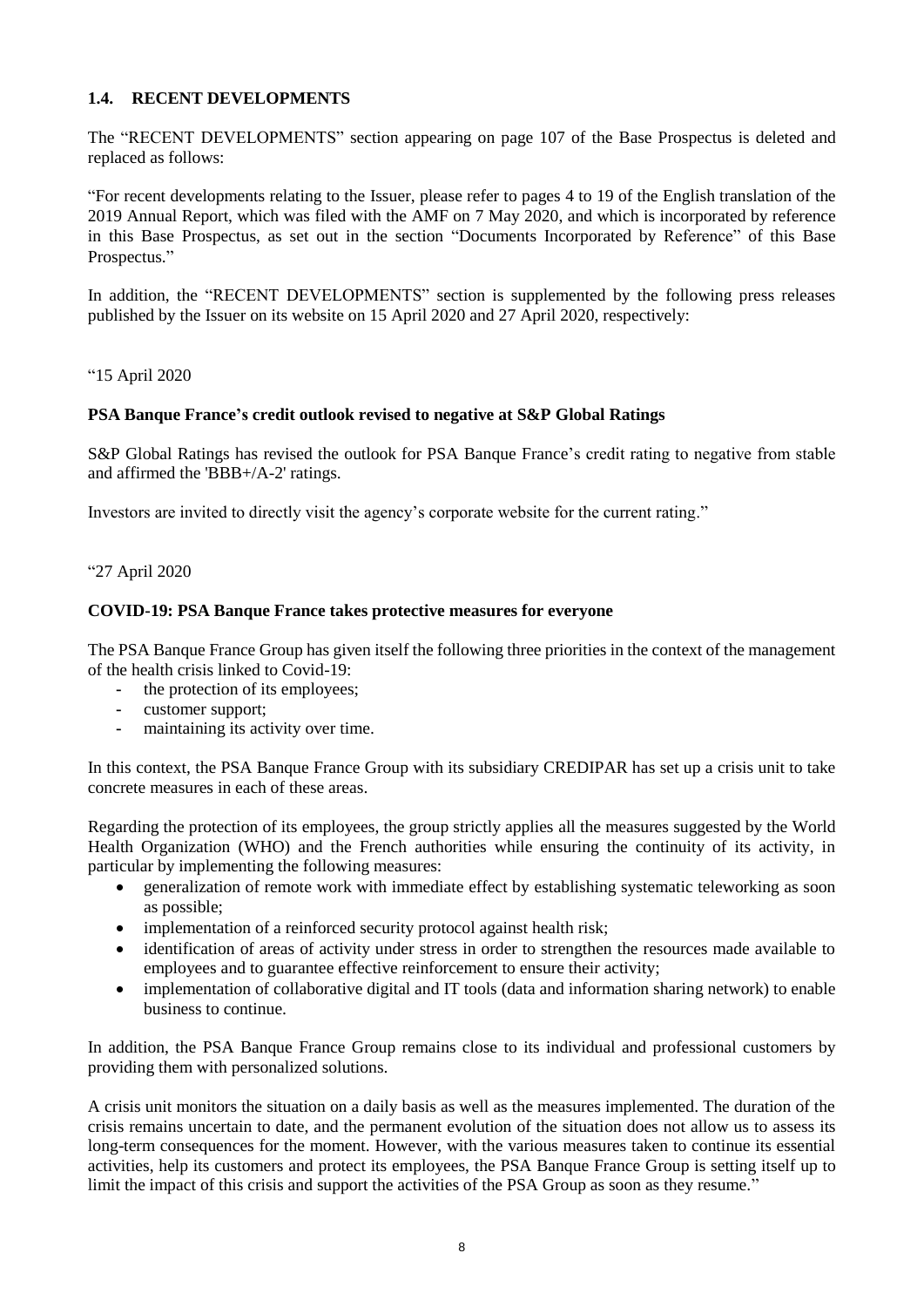## **1.5. GENERAL INFORMATION**

The "Documents Available", "Significant or Material Change", "Auditors" and "Credit Rating" paragraphs on pages 108 to 110 of the Base Prospectus shall be deemed deleted and replaced with the following paragraphs:

#### "**Documents Available**

For the period of 12 months following the date of this Base Prospectus, copies of the following documents will, when published, be available for inspection from the registered office of the Issuer and from the specified offices of the Paying Agent for the time being in France:

- (a) the *statuts* of the Issuer;
- (b) the consolidated audited financial statements of the Issuer in respect of the financial years ended 31 December 2018 and 31 December 2019 (with an English translation thereof) together with the related audit reports prepared in connection therewith. The Issuer currently prepares audited consolidated accounts on an annual basis;
- (c) the Agency Agreement, the Deed of Covenant and the forms of the Global Notes, the Notes in definitive form, the Coupons and the Talons; and
- (d) a copy of this Base Prospectus and any supplement hereto.

In addition, copies of this Base Prospectus, any supplement to this Base Prospectus, the Agency Agreement and each document incorporated by reference are also available on the website of the Issuer (https://www.psabanque-france.com).

Other than in relation to the documents which are to be incorporated by reference (see "Documents Incorporated by Reference"), the information on the websites to which this Base Prospectus refers does not form part of this Base Prospectus and has not been scrutinised or approved by the AMF."

#### "**Significant or Material Change**

Save as disclosed in the Base Prospectus, including with respect to the impact that the health crisis of the coronavirus COVID-19 pandemic may have, there has been no significant change in the financial performance or position of the Issuer and/or the PSA Banque France Group since 31 December 2019 (being the end of the last financial period for which audited statements have been published) and there has been no material adverse change in the prospects of the Issuer since 31 December 2019."

#### "**Auditors**

The auditors of the Issuer are PricewaterhouseCoopers Audit and Mazars, who have audited the Issuer's consolidated financial statements without qualification, in accordance with IFRS for the financial years ended on 31 December 2018 and the financial year ended on 31 December 2019. PricewaterhouseCoopers Audit and Mazars carry out their duties in accordance with the principles of the *Compagnie Nationale des Commissaires aux Comptes* (CNCC) (National Association of Statutory Auditors)."

#### "**Credit Rating**

The Issuer's long term senior preferred debt has been rated A3 (stable outlook) by Moody's Investors Service Ltd as at 29 May 2019 and BBB+ (negative outlook) by S&P Global Ratings as at 15 April 2020."